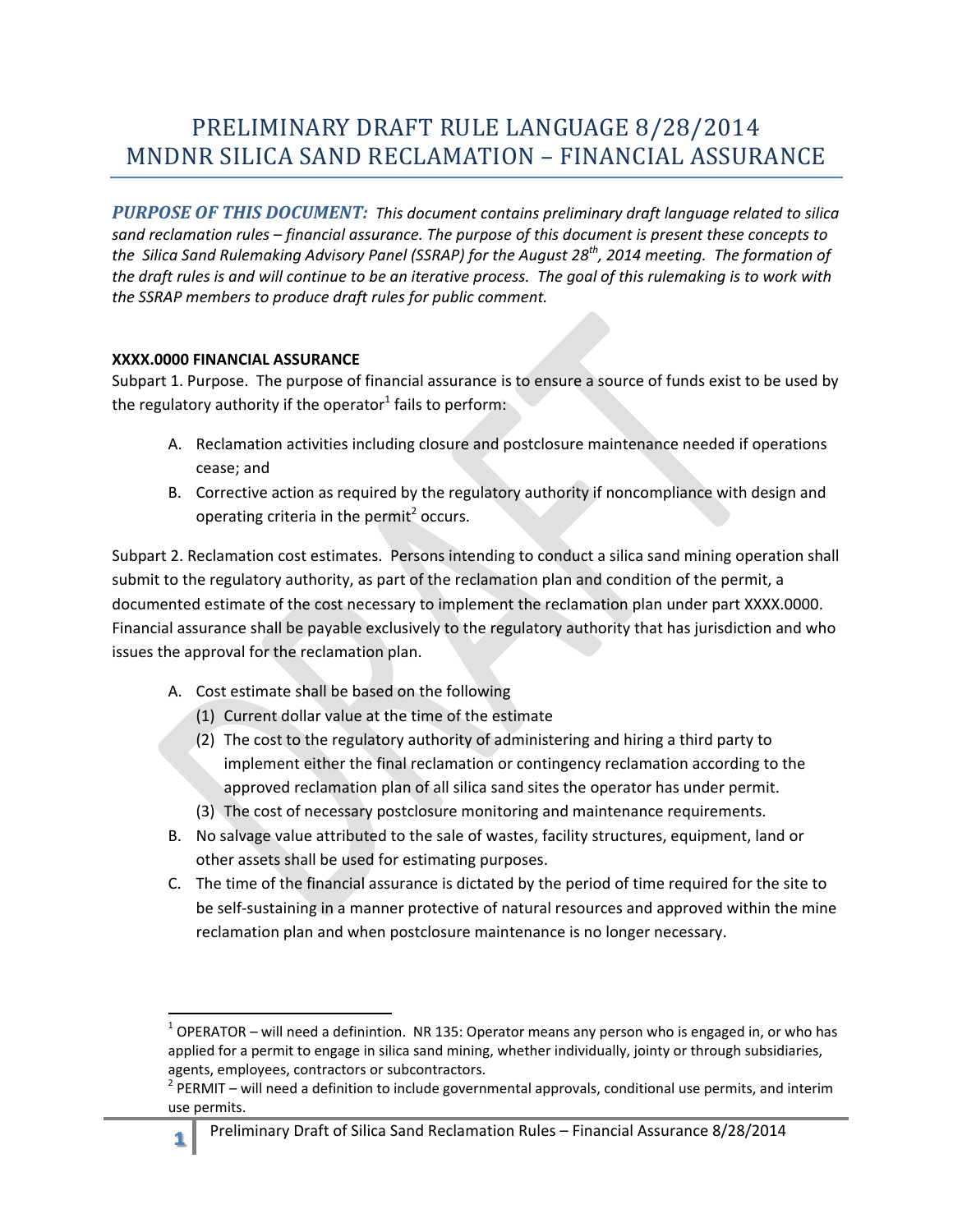Subpart 3. Corrective action cost estimates. When the regulatory authority determines that a corrective action plan is required under part XXXX.0000, the operator shall submit a documented estimate of costs to perform the corrective action before implementation.

- A. The operator shall annually adjust cost estimate for corrective action undertaken according to an approved corrective action plan under XXXX.0000, subpart X.
- B. Cost estimate shall be based on the following:
	- (1) Current dollar value at the time of the estimate; and
	- (2) The cost to the regulatory authority of administering and hiring a third party to conduct corrective action activities.

Subpart 4. Criteria for financial assurance. Financial assurance for reclamation and for corrective action must meet the following criteria:

- A. Assurance that the funds equal to the amount determined by Subpart 2 will be available and made payable to the regulatory authority when needed;
- B. Assurance that the funds will be fully valid, binding, and enforceable under state and federal law;
- C. Assurance that the funds can be accessed by the regulatory authority by action within boundaries of the State of Minnesota;
- D. Assurance that the funds will not be dischargeable through bankruptcy; and
- E. All terms and conditions of the financial assurance must be approved by the regulatory authority. The regulatory authority, in evaluating financial assurance, shall use individuals with documented experience in the analysis. The reasonable cost of the evaluation shall be paid by the applicant.

## *(NOTE FOR SONAR language – Regulatory authority can make a self-determination if staff has documented experience in analysis to evaluate financial assurance.)*

F. The regulatory authority may accept a lesser initial amount of financial assurance at the beginning of a new project or transfer of a project provided that the operator initiates a process to continuously increase the amount of financial assurance until it is adequate to effect reclamation. An escrow account in cash may be established that is based on production gross sales and serves to provide regular payments to an account that is designed to grow to the amount necessary to guarantee performance of reclamation by the expected time of reclamation.

*(NOTES FOR SONAR LANGUAGE – City of Woodbury has instituted this arrangement with a silica sand mine and processing site for building an escrow in cash. Building an escrow of cash was an acceptable risk over other potential financial assurance mechanisms.)* 

 by a bond or an alternate financial assurance that is acceptable to the regulatory authority. Alternate Subpart 5. Form and Management. Financial assurance shall be provided by the operator and shall be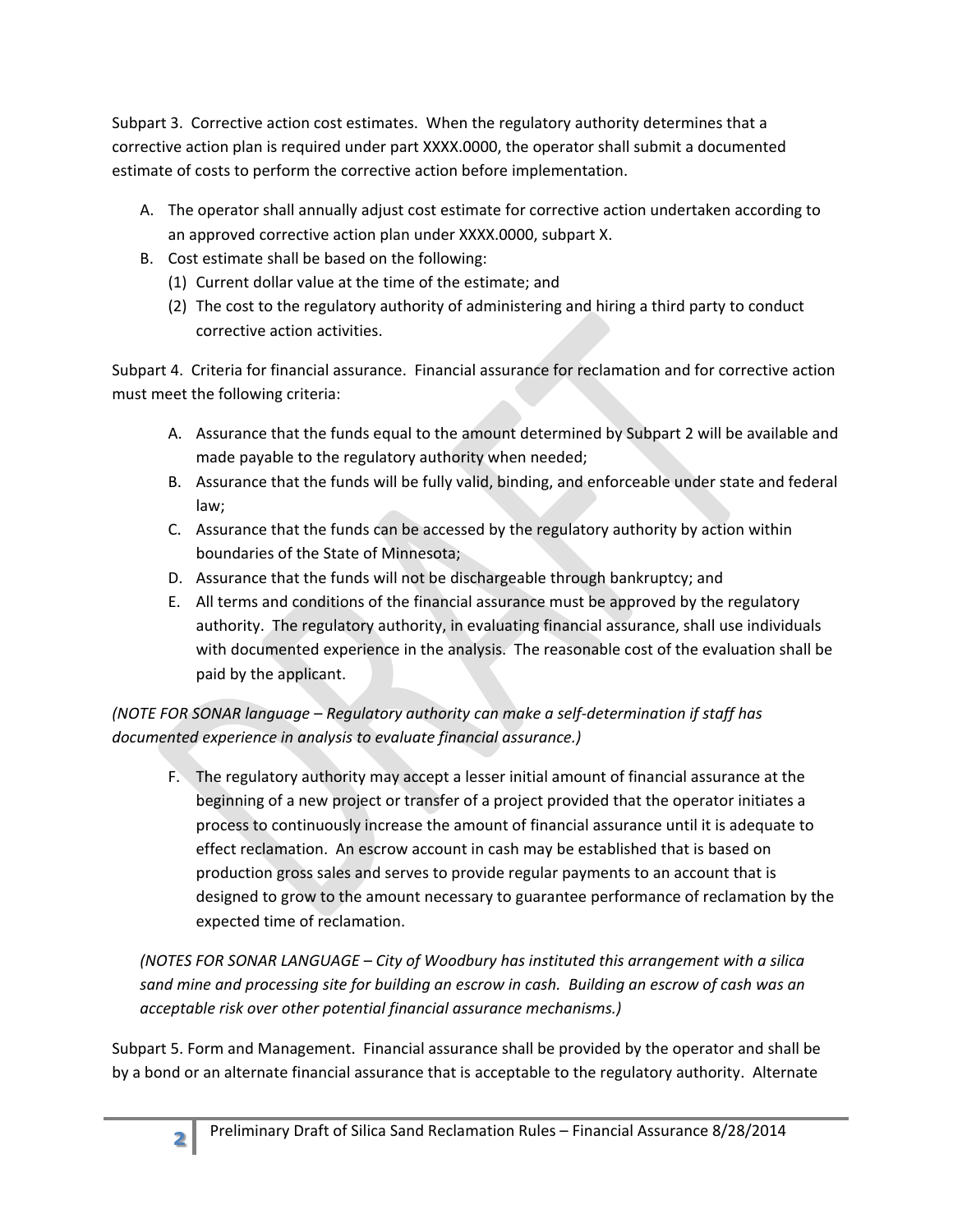financial assurance may include, but are not limited to cash, certificates of deposits, irrevocable letters of credit, irrevocable trusts, established escrow accounts, or government securities.

- A. Financial assurance shall be submitted to the regulatory authority for approval before the issuance of a permit and before granting an amendment to the permit.
- B. Financial assurance arrangements may include, at the discretion of the regulatory authority, more than one mechanism.
- C. The amount of financial assurance shall be reviewed periodically or as needed by the regulatory authority to assure the financial assurance equals outstanding reclamation costs. The regulatory authority may notify the operator in writing about the review of financial assurance.
	- (1) If the new cost estimate approved by the regulatory authority is greater than the amount of the existing financial assurance, the operator shall provide additional financial assurance in an amount equal to the increase, or
	- (2) If the new cost estimate approved by the regulatory authority is less than the amount of existing financial assurance, the operator/person/permittee shall be released from maintaining financial assurance in an amount equal to the decrease.
- only after it is replaced by an alternate mechanism or after the operator is released from financial assurance according to XXXX.0000. D. Financial assurances may be canceled by the operator on approval by the regulatory authority,
- E. The operator must ensure that the provider of financial assurance gives the regulatory authority notice 90 days prior to the cancellation of the financial assurance mechanism. Upon receipt of this notice, the regulatory authority may initiate a proceeding to access the financial assurance according to XXXX.0000.
- F. Financial assurance must meet the criteria of subpart 3.

individual mining sites shall be released until the new financial assurance has been accepted by the regulatory authority and is in effect. Subpart 6. Multiple Projects. Any operator who obtains a permit from the regulatory authority for two or more silica sand sites within their jurisdiction may elect, at the time the second or subsequent site is approved, to post a single financial assurance in lieu of separate financial assurance instruments for each silica sand mining site. When an operator elects to post a single financial assurance in lieu of separate financial assurances for each mining site, no financial assurances previously posted on

Subpart 7. Multiple Jurisdictions. In cases where more than one regulatory authority has jurisdiction, a cooperative financial security arrangement may be developed and implemented by the regulatory authorities to avoid requiring the operator needing to prove financial assurance with more than one regulatory authority for the same silica sand mining site. Financial assurance is required for each site and two or more sites of less than one acre<sup>3</sup> by the same operator, except that governmental units are not required to obtain financial assurance.

**<sup>.</sup>**  $3$  Is there minima related acreage for operators to submit a reclamation plan?